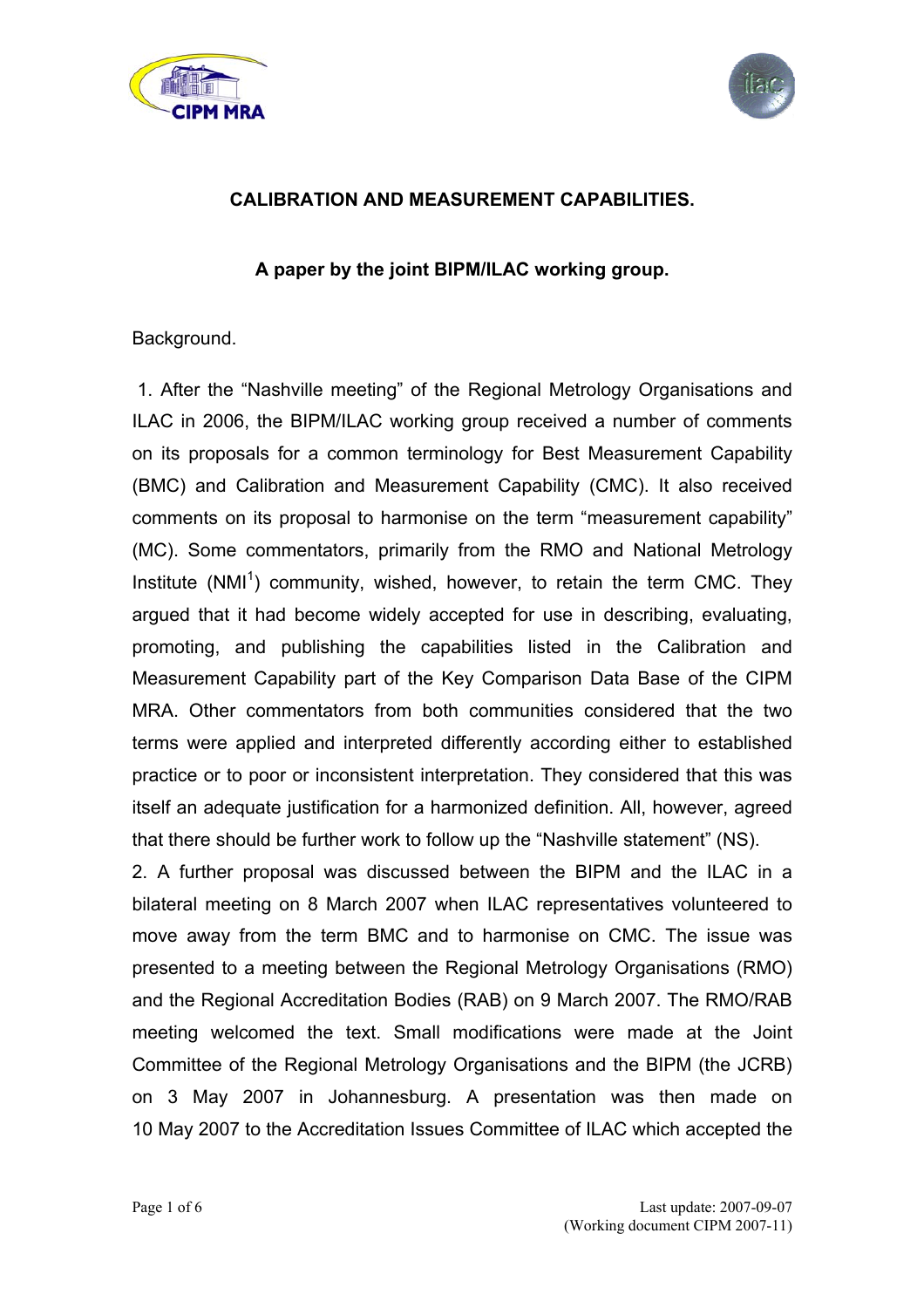document. This text was circulated to the members of the working group on 1 June, in advance of its planned meeting during the NCSLI conference in St Paul, USA, on 1 August 2007 so that there could be further regional consultations. During that period, a small working group developed "Notes 5a and b" aimed at the reference material community.

3. The BIPM/ILAC working group finalised the text during the St Paul meeting and now presents it for approval by the ILAC General Assembly in October 2007 and by the International Committee for Weights and Measures (CIPM) in November 2007. The working group suggested that, after approval, BIPM and ILAC should draft a joint statement on the subject. It also recommended that ILAC should adapt its current draft policy on estimation of uncertainty in calibration so as to take account of the recommendations and the outcome of the working group. The working group will continue to collaborate on other joint documents, which might include additional guidance to laboratories or bodies which produce reference materials. Other documents could include any agreed actions as a result of the ILAC survey of Accreditation Bodies on their experience of accrediting NMIs and a similar survey of the NMIs' experiences. These documents wil be discussed in the RMO/RAB meeting in March 2008.

4.The Definition.

**"In the context of the CIPM MRA and ILAC Arrangement, and in relation to the CIPM-ILAC Common Statement, the following shared definition is agreed upon:** 

**a** *CMC* **is a calibration and measurement capability available to customers under normal conditions:** 

- *(a)* **as published in the BIPM key comparison database (KCDB) of the CIPM MRA; or**
- *(b)* **as described in the laboratory's scope of accreditation granted by a signatory to the ILAC Arrangement. "**

1

<sup>&</sup>lt;sup>1</sup> Where the term NMI is used it is intended to include Designated Institutes (DIs) within the framework of the CIPM MRA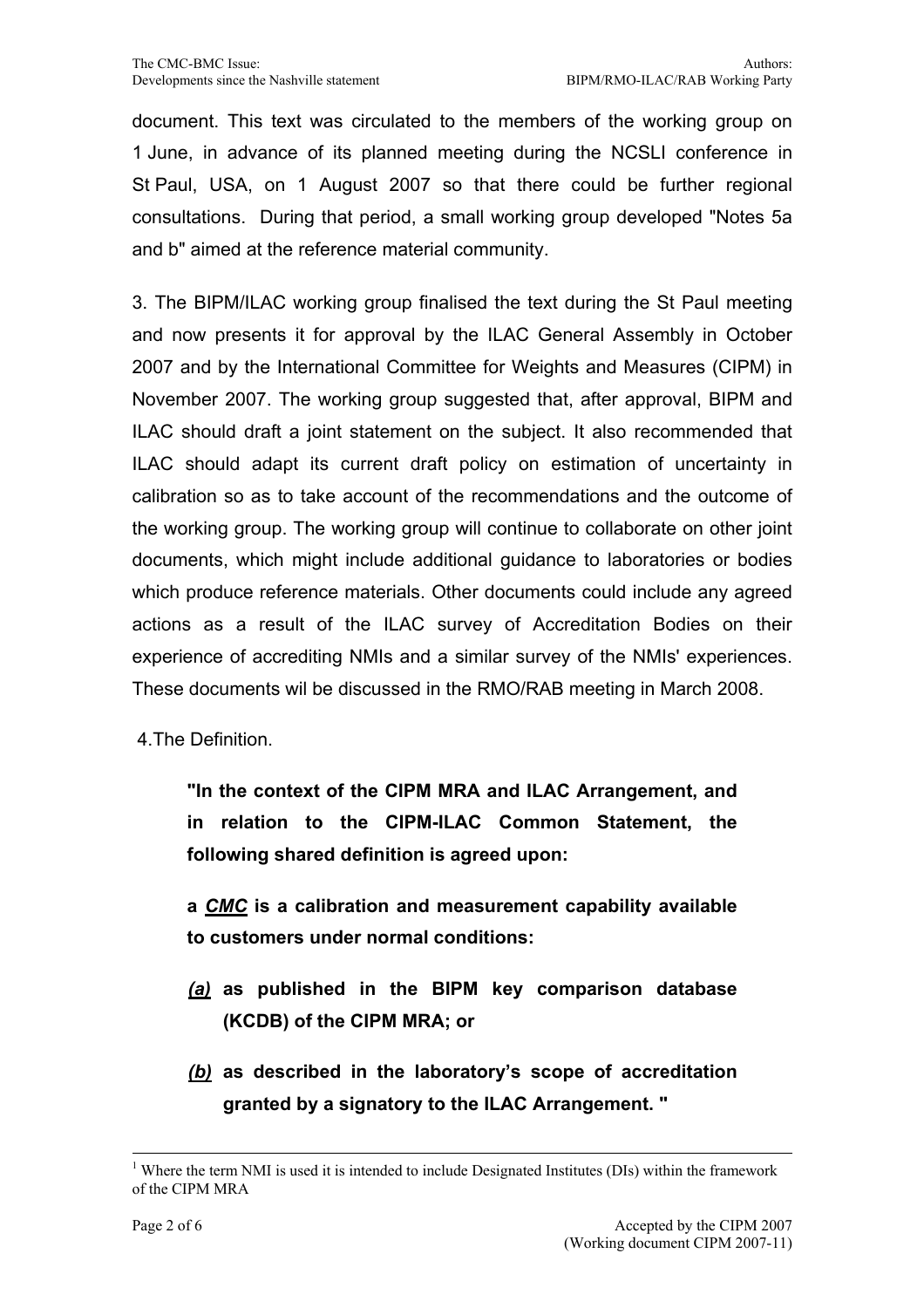5.The Notes to accompany the definition are of crucial importance, and aim to clarify issues of immediate relevance to the definition. They do not claim to cover every implication, or to address related issues. They may, however, be developed further, either in the current draft ILAC policy document on the estimation of uncertainty in calibration, or in any guidance subsequently developed by the JCRB, for approval by the CIPM.

## **NOTES**

- N1. The meanings of the terms Calibration and Measurement Capability, CMC, (as used in the CIPM MRA), and Best Measurement Capability, BMC, (as used historically in connection with the uncertainties stated in the scope of an accredited laboratory) are identical. The terms BMC and CMC should be interpreted similarly and consistently in the current areas of application.
- N2. Under a CMC, the measurement or calibration should be:
	- performed according to a documented procedure and have an established uncertainty budget under the management system of the NMI or the accredited laboratory;
	- performed on a regular basis (including on demand or scheduled for convenience at specific times in the year); and
	- available to all clients.
- N3. The ability of some NMIs to offer "special" calibrations, with exceptionally low uncertainties which are not "under normal conditions," and which are usually offered only to a small sub-set of the NMI's clients for research or for reasons of national policy, is acknowledged. These calibrations are, however, not within the CIPM MRA, cannot bear the equivalence statement drawn up by the JCRB, and cannot bear the logo of the CIPM MRA. They should not be offered to clients who then use them to provide a commercial, routinely available service. Those NMIs which can offer services with a smaller uncertainty than stated in the database of Calibration and Measurement Capbilities in the KCDB of the CIPM MRA,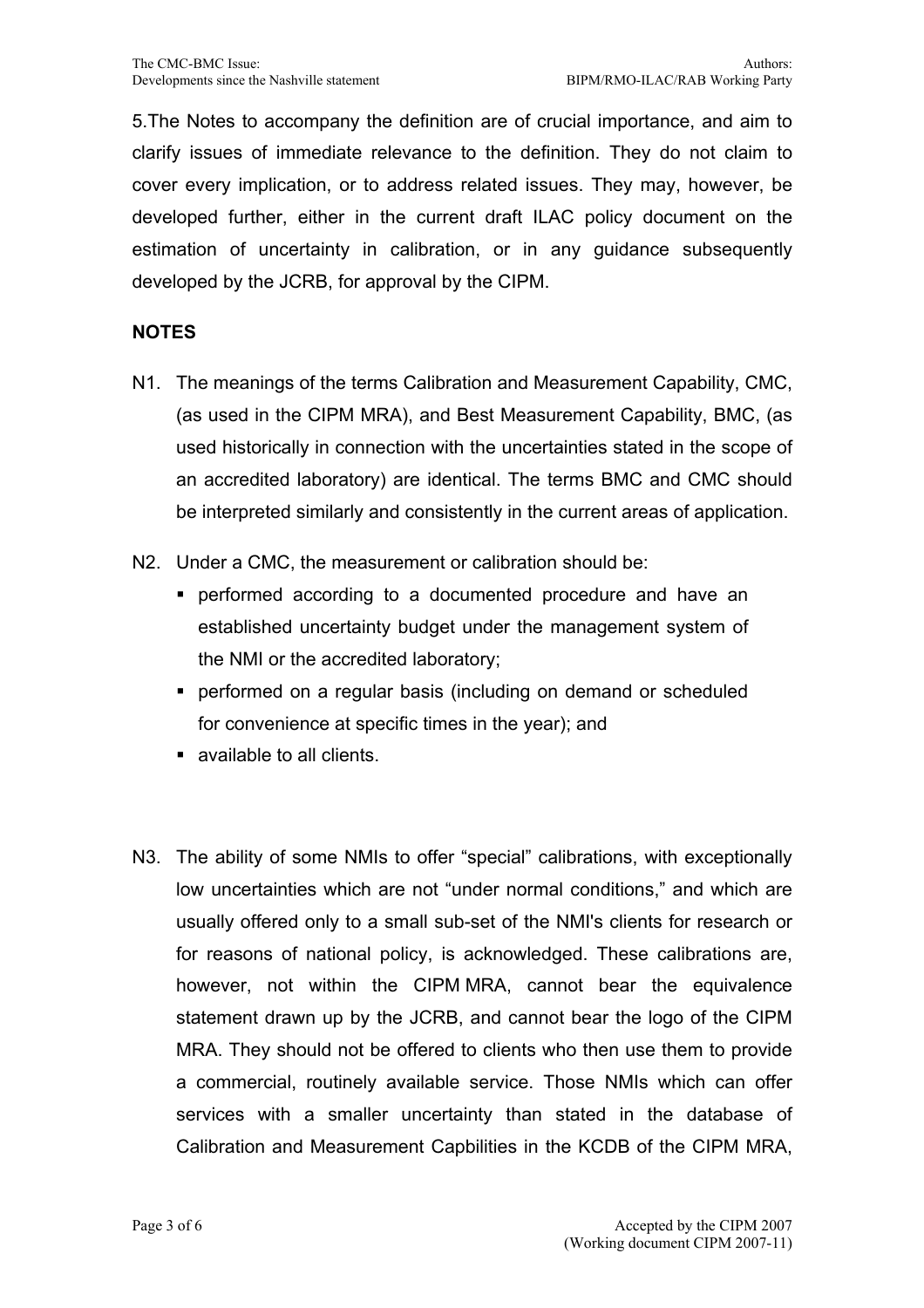are, however, encouraged to submit them for CMC review in order to make them available on a routine basis where practical.

- N4. Normally there are four ways in which a complete statement of uncertainty may be expressed (range, equation, fixed value and a matrix). Uncertainties should always comply with the *Guide to the Expression of Uncertainty in Measurement* (GUM) and should include the components listed in the relevant key comparison protocols of the CIPM Consultative Committees. These can be found in the reports of comparisons published in the CIPM MRA KCDB as a key or supplementary comparison.
- N5. Contributions to the uncertainty stated on the calibration certificate and which are caused by the client's device before or after its calibration or measurement at a laboratory or NMI, and which would include transport uncertainties, should normally be excluded from the uncertainty statement. Contributions to the uncertainty stated on the calibration certificate include the measured performance of the device under test during its calibration at the NMI or accredited laboratory. CMC uncertainty statements anticipate this situation by incorporating agreed-upon values for the best existing devices. This includes the case in which one NMI provides traceability to the SI for another NMI, often using a device which is not commercially available.
- N5a. Where NMIs disseminate their CMCs to customers through services such as calibrations or reference value provision, the uncertainty statement provided by the NMI should generally include factors related to the measurement procedure as it will be carried out on a sample, i.e., typical matrix effects, interferences etc. must be considered. Such uncertainty statements will not generally include contributions arising from the stability or inhomogeneity of the material. However, the NMI may be requested to evaluate these effects, in which case an appropriate uncertainty should be stated on the measurement certificate. As the uncertainty associated with the stated CMC cannot anticipate these effects, the CMC uncertainty should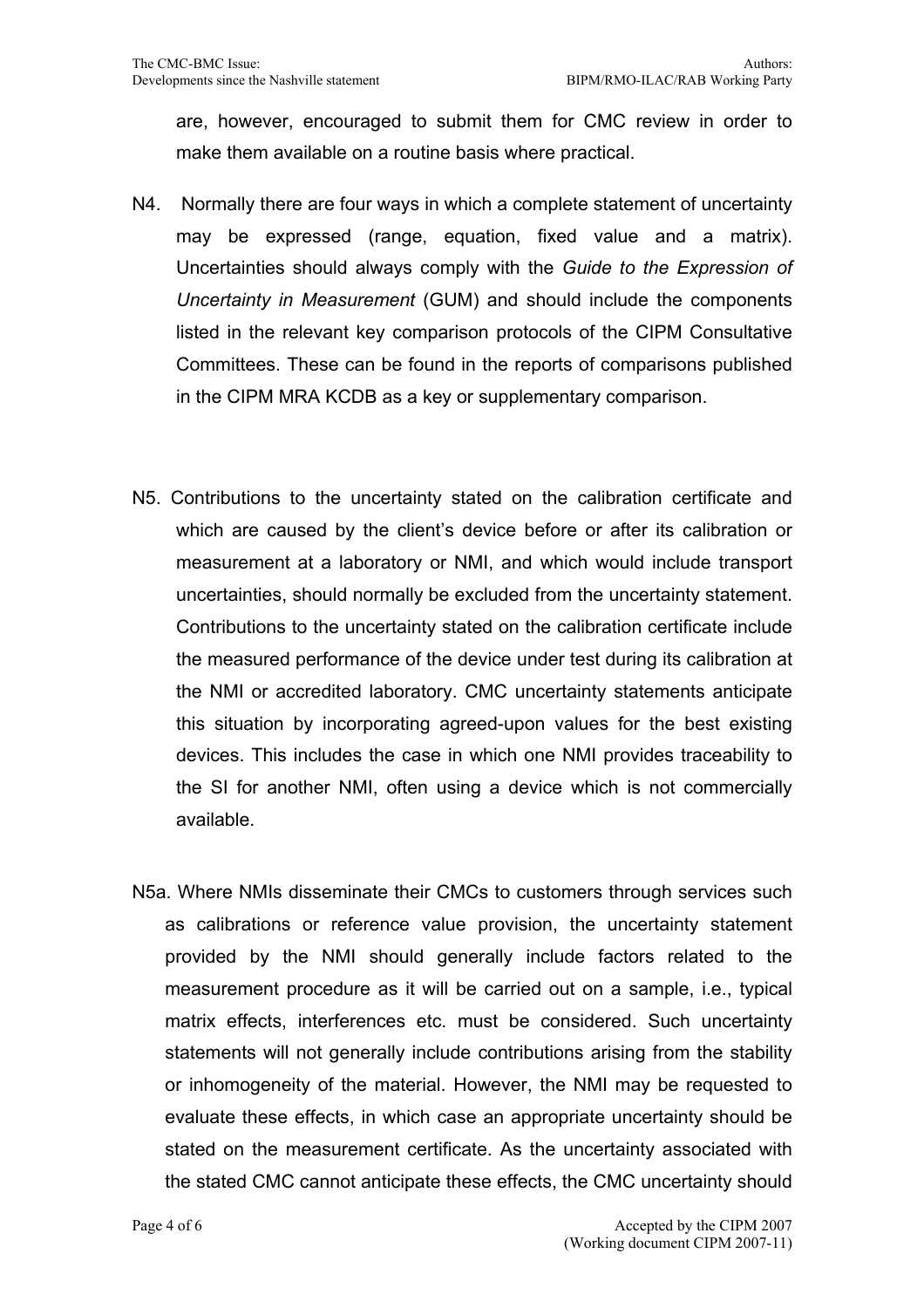be based on an analysis of the inherent performance of the method for typical stable and homogeneous samples.

- N5b. Where NMIs disseminate their CMCs to customers through the provision of certified reference materials (CRMs) the uncertainty statement accompanying the CRM, and as claimed in the CMC, must indicate the influence of the material (notably the effect of instability, inhomogeneity and sample size) on the measurement uncertainty for each certified property value. The CRM certificate should also give guidance on the intended application and limitations of use of the material.
- N6. The NMI CMCs which are published in the KCDB provide a unique, peerreviewed traceability route to the SI or, where this is not possible, to agreed - upon stated references or appropriate higher order standards. Assessors of accredited laboratories are encouraged always to consult the KCDB (http://kcdb.bipm.org) when reviewing the uncertainty statement and budget of a laboratory in order to ensure that the claimed uncertainties are consistent with those of the NMI through which the laboratory claims traceability.
- N7. National measurement standards supporting CMCs from an NMI or DI are either themselves primary realizations of the SI or are traceable to primary realizations of the SI (or, where not possible, to agreed - upon stated references or appropriate higher order standards) at other NMIs through the framework of the CIPM MRA. Other laboratories that are covered by the ILAC Arrangement (i.e. accredited by an ILAC Full Member Accreditation Body) also provide a recognized route to traceability to the SI through its realizations at NMIs which are signatories to the CIPM MRA , reflecting the complementary roles of both the CIPM MRA and the ILAC Arrangement.
- N8. Whereas the various parties agree that the use of the definitions and terms specified in this document should be encouraged, there can be no compulsion to do so. We believe that the terms used here are a significant improvement on those used before and provide additional guidance and